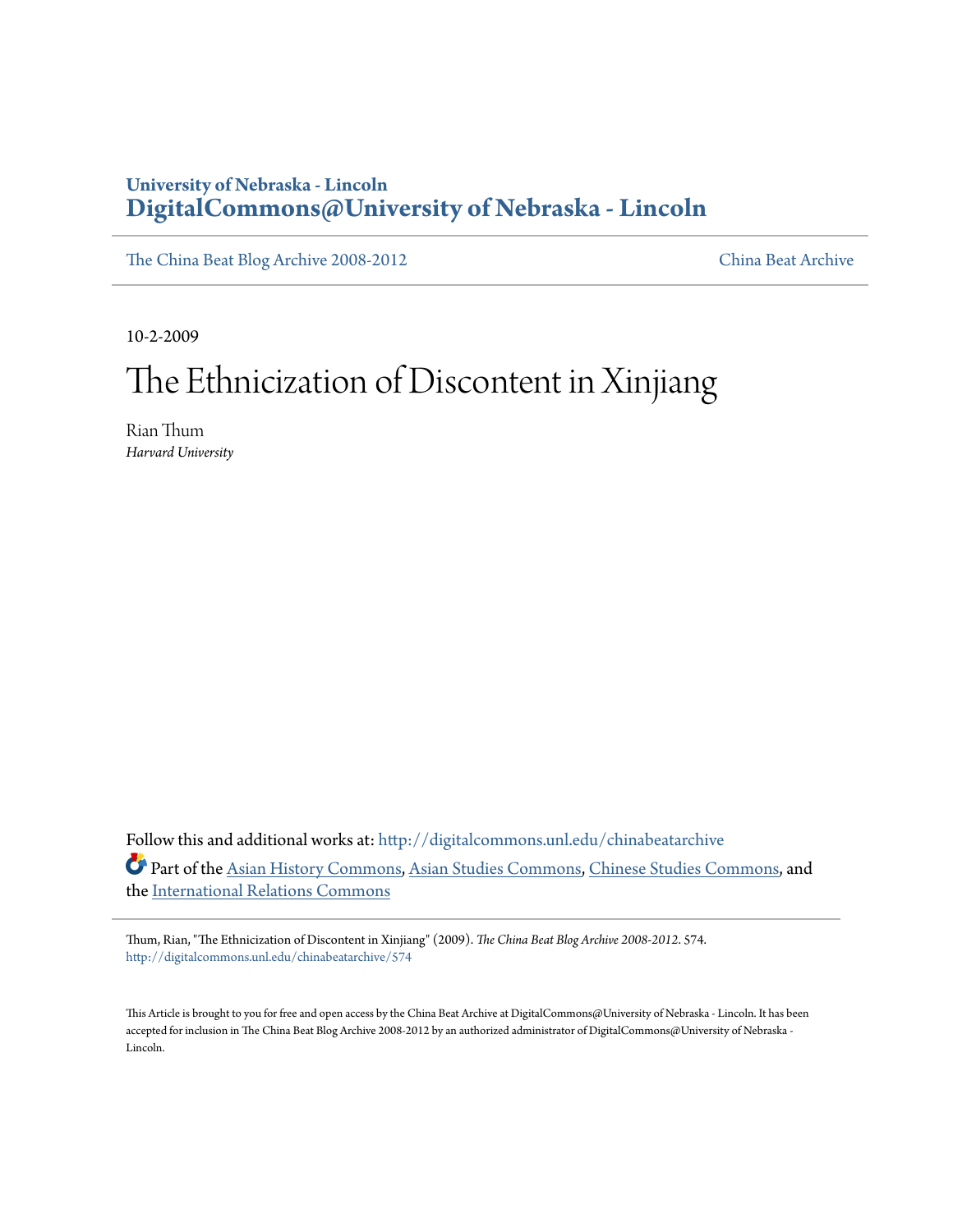## The Ethnicization of Discontent in Xinjiang

October 2, 2009 in [Xinjiang](http://www.thechinabeat.org/?cat=82) by [The China Beat](http://www.thechinabeat.org/?author=1) | [4 comments](http://www.thechinabeat.org/?p=905#comments) By Rian Thum

One of many disturbing long-term effects of the recent violence in Urumqi is an increased ethnicization of anger on all sides. Ethnic tensions are of course nothing new in Xinjiang, and ethnically targeted state policies have long made it difficult to distinguish between anti-government and ethnic discontent, but until now Uyghur resistance has been aimed at the state. The recent Urumqi uprisings represent a significant redirection of anger along more clearly ethnic lines.

The interactions between Uyghur and Han citizens vary with the uneven demography of Xinjiang. In the provincial capital, Urumqi, Uyghurs are a minority. This means that Urumqi Uyghurs frequently encounter intense racism, but also that they deal with the Han in a wide variety of contexts, many quite friendly. Uyghurs in Urumqi often draw clear distinctions between grievances against the Han and the government. However, it is important to remember that most Uyghurs do not lead the daily lives of minorities. In Southwestern Xinjiang, where most Uyghurs live, Uyghurs constitute the majority. In rural Uyghur areas, the sight of a Han person is rare, outside of interactions with officials and police who have been sent from elsewhere to implement state policies. It is not surprising then, that in the traditionally Uyghur areas of Southern Xinjiang, the line between anti-government and anti-Han discontent is thoroughly blurred. When expressing grievances, it is not uncommon for Uyghurs in the South to name the Han (khӑnzulӑr), the government (hökümӑt), or even the Communists (komunistlӑr) interchangeably as the targets of their anger.



Parade of Han soldiers in Kashgar, with banners promoting ethnic unity

In many ways, the increasing ethnicization of Uyghur grievances is not surprising. A small number of the state policies that anger Uyghurs, such as the ban on religious education before the age of eighteen and strict regulation of speech, technically apply across ethnic boundaries, though they are enforced more vigorously for Uyghurs. However, most of the controversial state policies are, in fact, ethnically defined. Police confiscated the passports of Uyghurs (and not Han) in 2007, and continue to require enormous cash deposits from Uyghurs who want to travel abroad. New educational policies have been announced, and partially implemented, that will force Uyghur children to receive all of their elementary schooling, including subjects like math and science, in the Chinese language, while Han children in Xinjiang have no requirement to learn any minority languages. Although state policies toward Islamic practices among the Hui have loosened up dramatically in recent years, Uyghur Islamic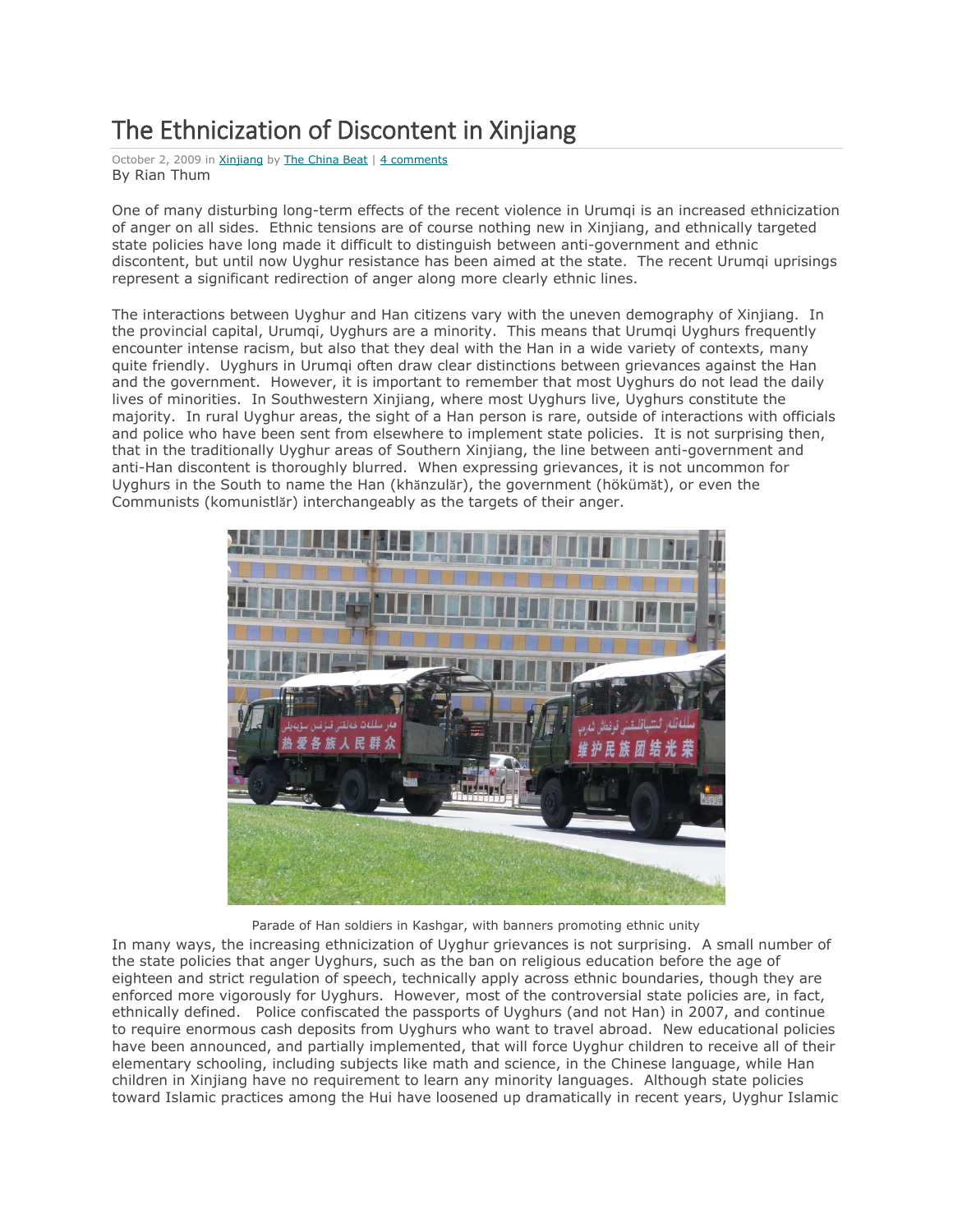practices are increasingly circumscribed. In the last ten years, for example, the major shrines of Orda Padishahim (near Yengisar), Khüjӑ Padishahim (near Yengisar), and Üjmӑ (near Khotӑn) have been closed to worshippers. The hajj has become much more difficult for Uyghurs, while the number of Hui hajjis has skyrocketed. Meanwhile, the two major policies that benefit minorities alone – exceptions to the one-child policy and lower university admission standards for students who did not attend Chinese-language schools – stoke Han resentment. Further complicating ethnic policy is the fact that the powers that design these policies are disproportionately Han, as Uyghurs, who are underrepresented in the ranks of officialdom anyway, tend to occupy lower posts.

Yet somehow, in spite of all the entanglement between ethnic and policy grievances, acts of resistance over the last two decades have been remarkably focused on the government, rather than ethnically specific targets. The initially peaceful anti-government protests that took place in Baren (1990) and Ili (1997) both escalated into clashes with security forces, but no reports of anti-Han actions have emerged. Politically motivated bombings, shootings, and knife attacks over the last two decades have tended to be directed against police stations, party officials (very often Uyghur), and infrastructure. Relatively rare attacks on civilians, such as the Urumqi bus bombings of 1997, have claimed Han and Uyghur victims, at least according to official accounts. The overall pattern of resistance suggests that, until now, mobilized Uyghurs have viewed the government as the primary source of their frustrations.

Thus, the brutal July attacks on Han civilians represent a new form of Uyghur resistance. The causes for this shift are unclear. It is hard to imagine that violence on such a scale can be explained simply as a response to the Shaoguan incident, in which Han factory workers beat to death two Uyghur coworkers near Guangzhou. This is even more doubtful considering that the Urumqi uprising started as a peaceful protest against the government's handling of the Shaoguan incident.



An Uyghur woman reads a poster showing the faces of wanted and captured "criminals," Yarkand Whatever the reasons for the shift, the ramifications are troubling. Since the uprisings, both Han and Uyghur residents of Urumqi have been carrying out informal boycotts along ethnic lines, showing that some members of both groups continue to act on ethnic animosity in the wake of the violence. However, for each of the two groups, increased ethnicization has different implications. Uyghurs in Urumqi, who were less predisposed to lump the Han and the government into a single enemy, and more skilled at navigating the intersections of Han and Uyghur society, are now more alienated than ever. Urumqi has for decades, if not centuries, been a place where Uyghurs came to